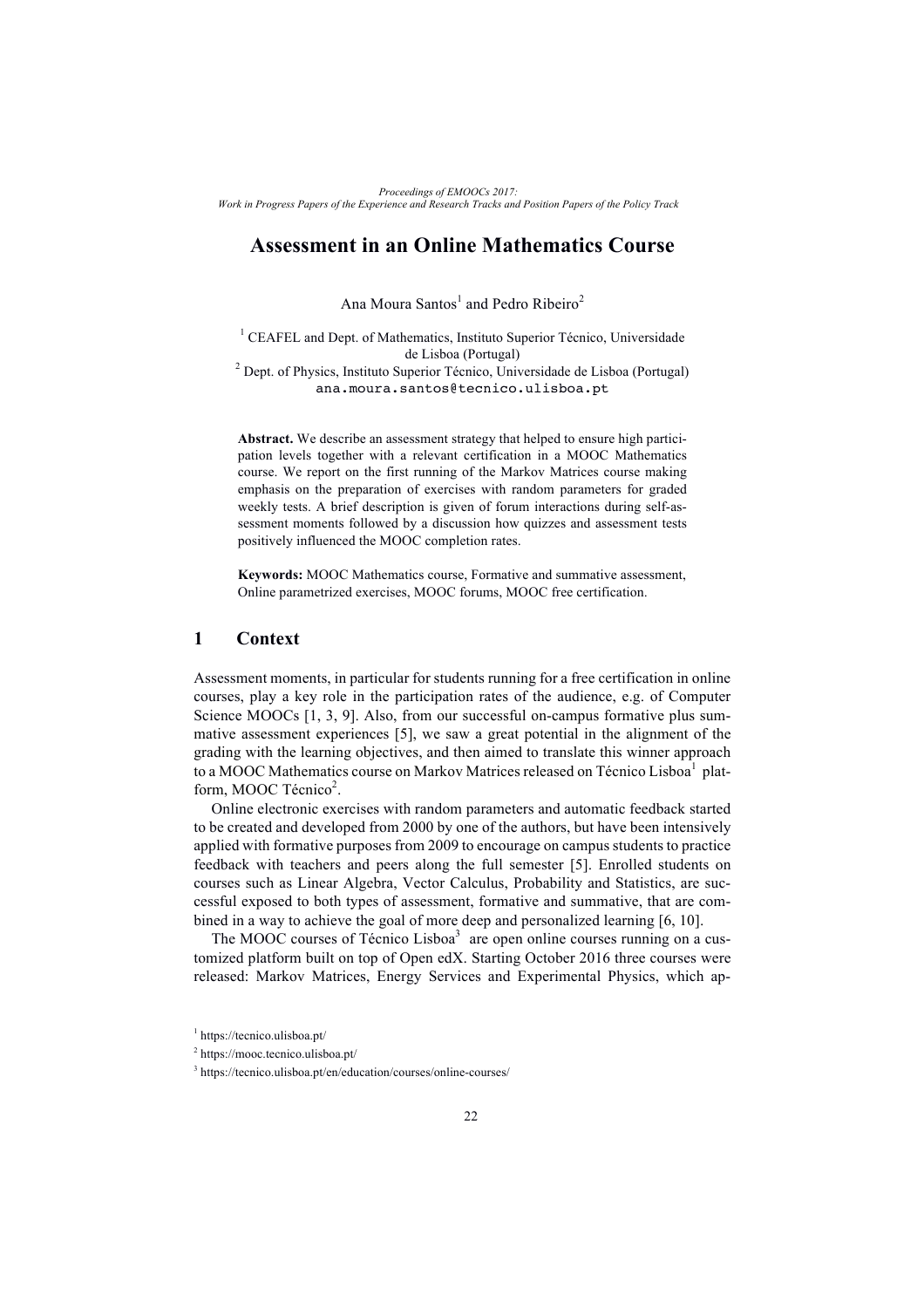proach several topics on engineering basic sciences and technology, organized in subtopics to be delivered sequentially over four/five consecutive weeks, according to wellstructured guidelines (see [2]).

There were more than 420 enrolled participants in the first edition of the Markov Matrices course, all aged between 14 and 58 years old (average age of 32), mostly from Portugal (87%) employees (57%), and many of them with a Master academic degree (42%) and without a link with Técnico Lisboa (48%). The course assessment activities fostered an active participation which ended with 25% of participants earning the free certificate.

### **2 Assessment strategies in the Markov Matrices course**

We wanted to apply our winner approach of on-campus assessment strategies [5] to a MOOC. Granting a certification, we also aimed to certify that each participant competently applies concepts and algorithms conveyed in the course, and not simply copy the answers found by others.

The Markov Matrices course (shortly designated by mmX) was the first course to be designed and produced within the MOOC Técnico directives and delivered at the platform. This course was designed to serve two goals: as a complement of an initiation Linear Algebra<sup>4</sup> course, and a course aimed to a broader audience with no specific previous knowledge on Linear Algebra. The overall structure was designed in four weekly topics, which then were partitioned in several subtopics, each one of them identified with a video module, within an increasing of complexity sequence of contents and corresponding assessment moments.

Working on the design and curriculum development of the course, several choices [8] have been made by the instructor (one of the authors of this paper), not only for the planning of videos (a total of 21 videos) as learning content units [4, 7], but also for designing the following assessment moments: integration and linkage of formative selfassessment quizzes with practice exercises (18 quizzes total) on similar models chosen to illustrate the course relevant mathematical concepts; preparation of a pool of codified exercises with random parameters (34 exercises total), which cover the MOOC's mathematics concepts and applications.

To strengthen the discussion and internalize the learnings, practice exercises equal to all students were made available in the course. However, for evaluation purposes in the mmX online course, we wanted to avoid student cheating and be able to recognize for individual work. For that, similarly to the previous online exercises, we developed a system that generates the same type of exercise over several iterations. The exercises with random parameters specially created for the mmX course were constructed with help of Mathematica programming language<sup>5</sup>, and were conceived to be aligned with the learning content video units, using similar graphics (see Fig. 2) for the main illustrated models and evaluating all mathematical concepts, theorems included. Most of

<sup>4</sup> Linear Algebra is an undergraduate first year course at Técnico Lisboa.

<sup>5</sup> https://www.wolfram.com/mathematica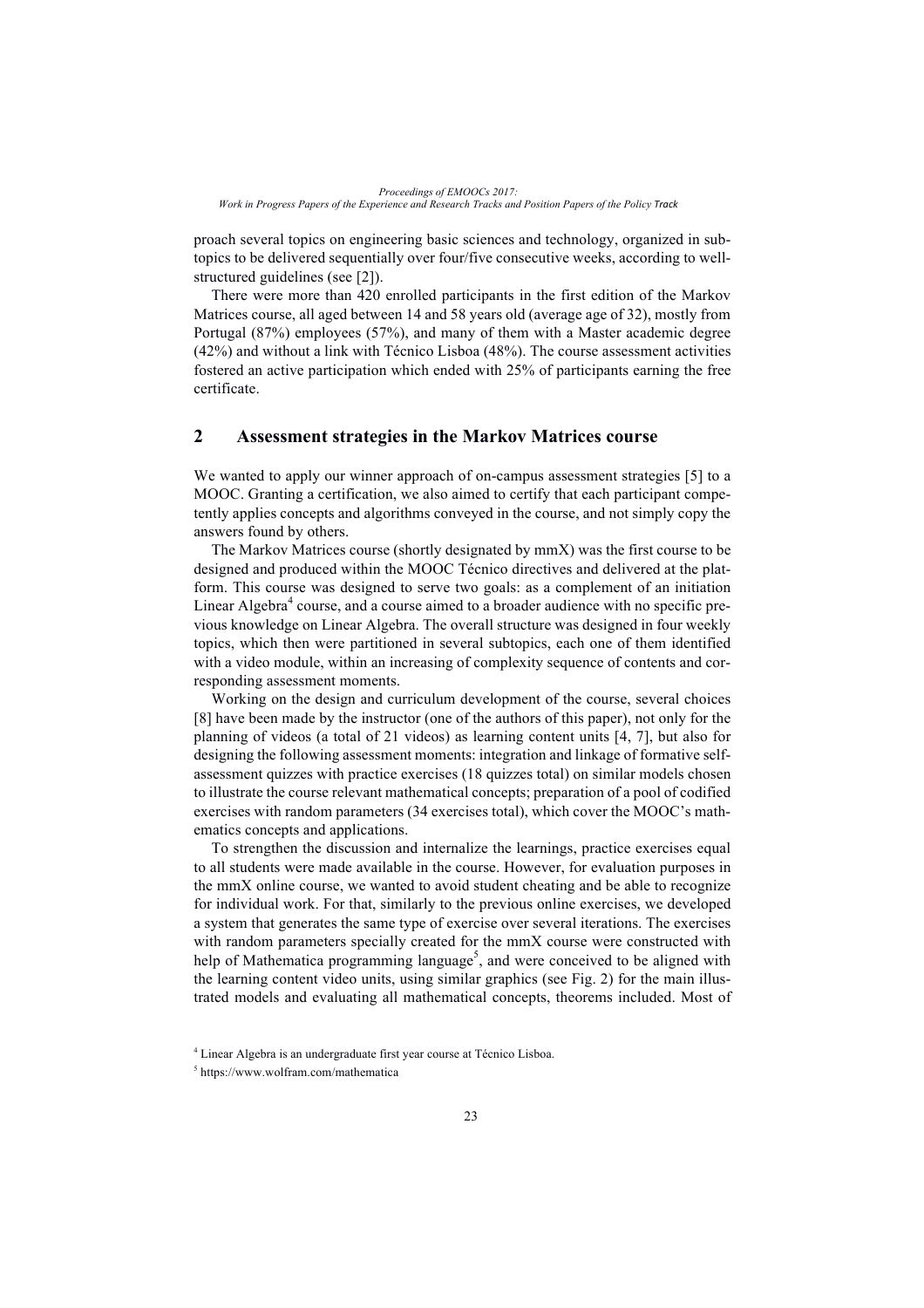

the created exercises include graphs, sophisticated model descriptions and hypotheses of theorems, and therefore could not simply be randomized using the python-based exercises produced directly in open edX, which only supports randomization for numerical data<sup>6</sup>.

The developed system takes advantage of Open edX libraries and their import/export functionalities<sup>7</sup>, that enables exercise storage in the platform for later usage in a course (see Fig. 1). The first step consists in identifying what is the exact knowledge to be assessed by the exercise, "exercise identification", and what parameters, figures and/or statements of the exercise can be randomized. After that, a notebook necessarily containing the Mathematica code that will generate the body of the exercise as well as a randomized figure, part of a model of a statement, must be created.



**Fig. 1.** Diagram of the workflow for creating an exercise with randomized parameters.

To produce randomly generated answers, the code that generates these answers must also be present within the same notebook, for all correct and incorrect answer hypothesis. Presently, three types of exercises can be generated: multiple choice exercises, checkbox questions and numerical input questions (see Fig. 2). Once a notebook containing the exercise has been created, a zipped folder with a format capable of being imported to a library in the edX platform must be generated as indicated in Fig. 1. This

http://edx.readthedocs.io/projects/open-edx-building-and-running-a-course/en/latest/exercises\_tools/numerical\_input.html

<sup>7</sup> http://edx.readthedocs.io/projects/open-edx-building-and-running-a-course/en/latest/exercises\_tools/randomized\_content\_blocks.html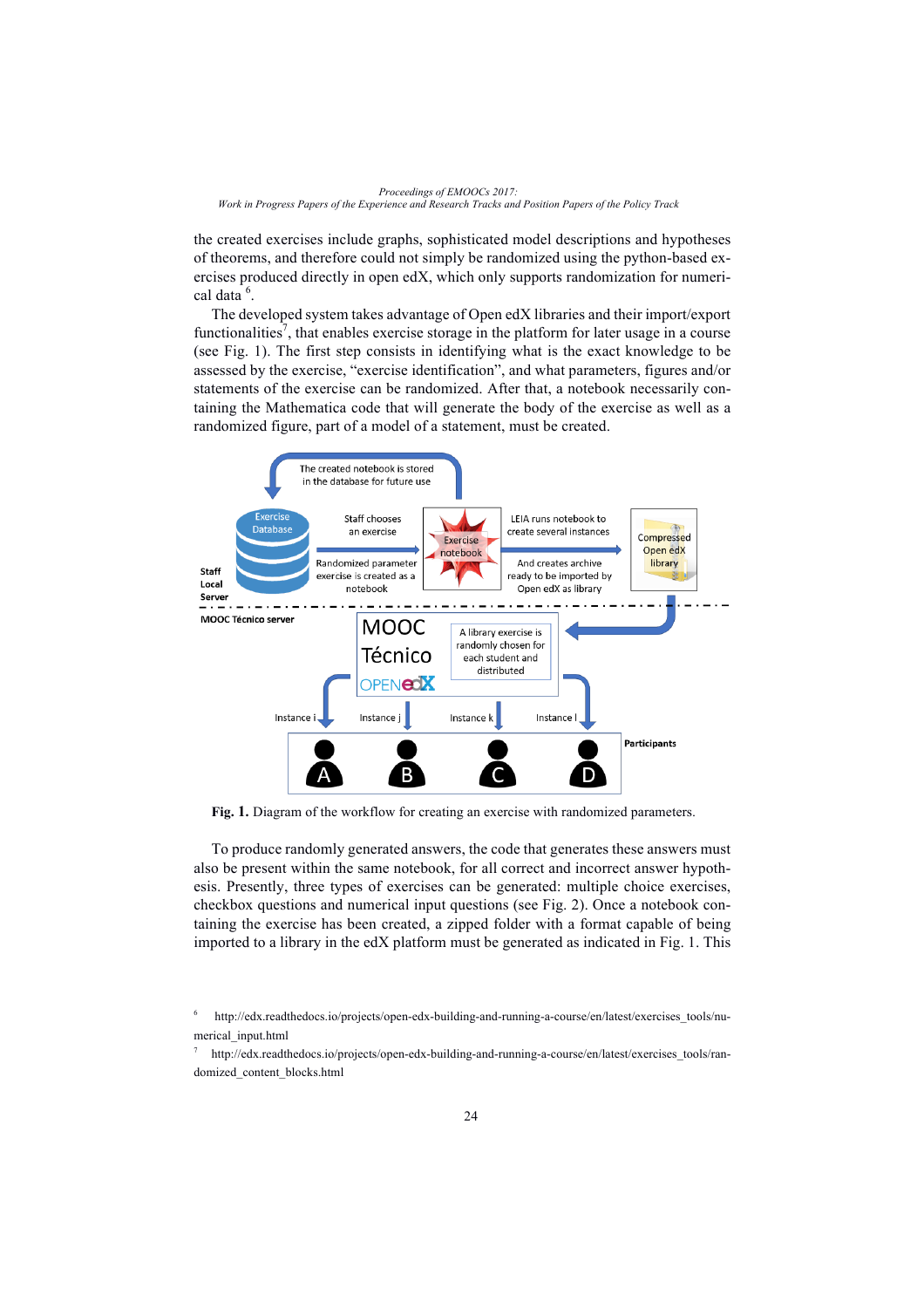*Proceedings of EMOOCs 2017: Work in Progress Papers of the Experience and Research Tracks and Position Papers of the Policy Track*

is achieved using "LEIA", a separate notebook developed at Técnico that runs the notebooks with the exercise parameters coding and returns a zipped folder containing all the instances of the respective exercise in the edX compatible format. When the zipped file is uploaded to the platform, the library can be chosen as an evaluation exercise, and the platform will automatically assign one of its exercises to a participant the first time he/she visits that element of the course. After a submission of a given answer, the correction is revealed to the student, and the teacher receives an automatically generated gradebook with the score of each student.

## **3 Running the course**

The first edition of Markov Matrices course started at October 19 and ended by November 23, 2016. Additionally, to the four week consecutive topics, it included an introductory half week with two videos, which together with a short quiz (diagnostic test) helped participants become acquainted with the organization of the contents, the type and timing of assessment moments, and the communication channels of the course.

| <b>PARTICIPANT 1</b> | The steady-state vectors in the signal transmission model:          |
|----------------------|---------------------------------------------------------------------|
|                      | $1-p$<br>p                                                          |
|                      | $1-p$ $p$                                                           |
|                      | always converge to this matrix?                                     |
|                      | $0.5 \quad 0.5$                                                     |
|                      | $0.5 \quad 0.5$                                                     |
| <b>PARTICIPANT 2</b> | I had also reached that conclusion, but I'm not sure if it is       |
|                      | valid!                                                              |
| <b>STAFF</b>         | Yes, it is true. After many steps, the message has only a 50%       |
|                      | probability of staying the same as the original one                 |
|                      | Of course, in real transmission lines the p coefficient is ex-      |
|                      | tremely high, and thus, error dissipation is very slow (it only be- |
|                      | comes noticeable after many transmission steps).                    |

**Table 1.** Posts in the discussion forum concerning one of the practice exercises of Topic 2.

From day one the discussion forum played the scene of lively exchanges of questions and answers (380 posts total) with vivid and in-depth discussions. In contrast with the parametrized exercises, the practice exercises (18 quizzes in total) were identical for all students, so these could not only serve as preparation material for the evaluation unit but also as a beacon for student interaction and cooperation. This discussion was encouraged on the MOOC Técnico forums, by pinning a discussion thread to all practice exercises. The forum was also the channel of communication chosen for contact between students and course staff for solving issues related with assessment and clarification of the contents when doubts arose manly related with exercises (see, e.g. Table 1).

At the end of Topic 1, participants realized for the first time that exercises in assessment tests (5 assessment tests), unlike practice exercises in self-assessment quizzes,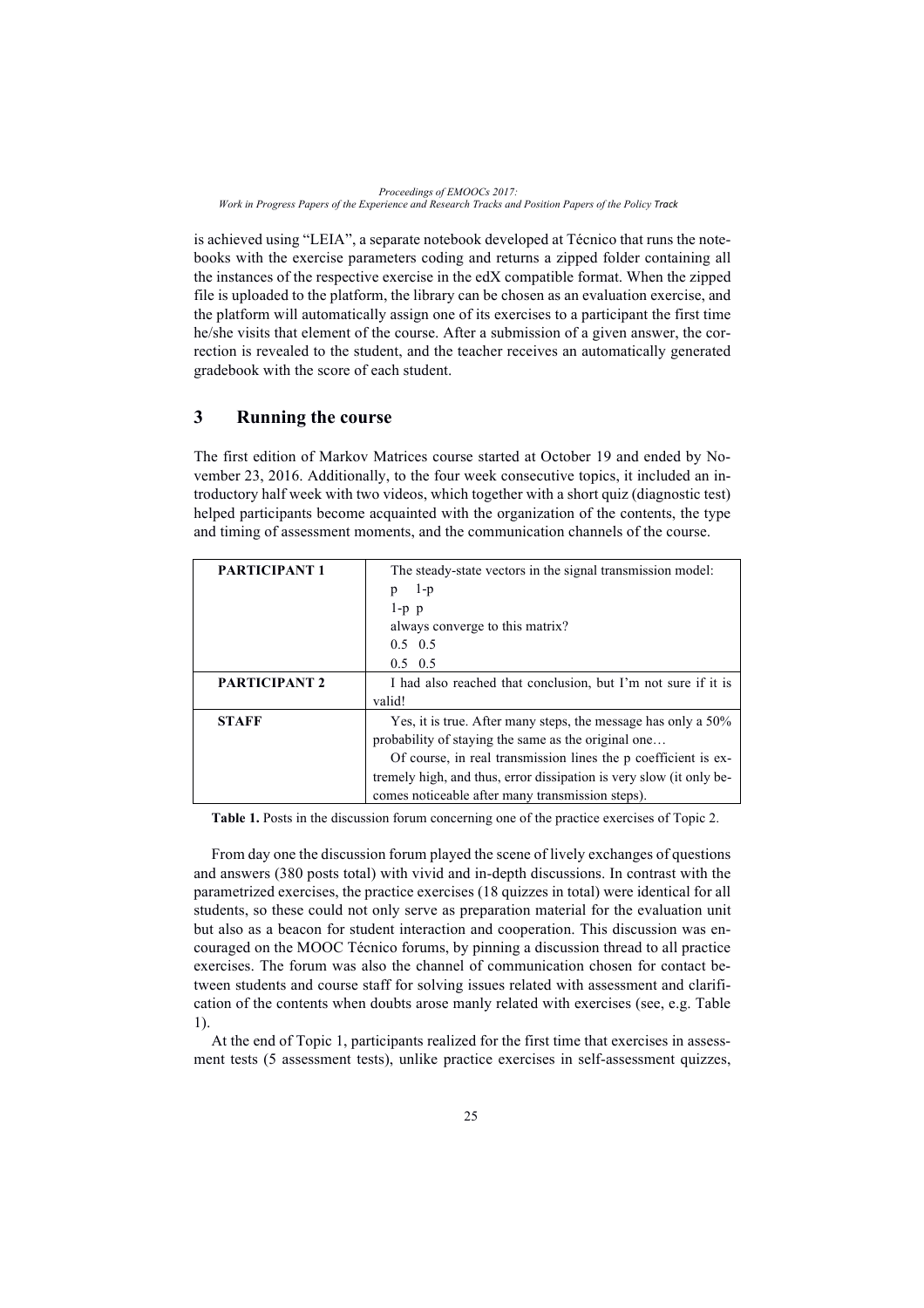were not the same to each of them (see an example in Fig. 2). Issued posts in the forums were then solved in a one-by-one basis, thus not violating the secrecy of the contacting student(s) unique problem.

The evaluation of participant's performance during the course was executed through five assessment tests in the course: one at the end of each four topics and one final test. The first assessment test, Test 1, was released at the same time as the contents of Topic 1 (October 21) and had a deadline for submission of one week (October 28). After that, the remaining weekly tests, Test 2, Test 3 and Test 4, were released simultaneously with the corresponding topics, but had due dates schedule for a little longer than a week.



**Fig. 2.** Two variations of the same exercise for two different students.

During this process, participants could check on the course progress bar their individual results. Each weekly topic evaluation moment, counting 80% to the final grade, was highly participated when compared to standard numbers for MOOCs. The final assessment test allowed to evaluate the extent to which participants understand all the fundamental contents taught during the course (20% of the final grade). We can emphasize once more that the 25% of participants earning a free honor certificate upon successfully achieving at least 60% of the course graded activities, which compared with the 7.7% median certificate rate of courses offering free certification referred in the Report [3] represents a high completion rate.